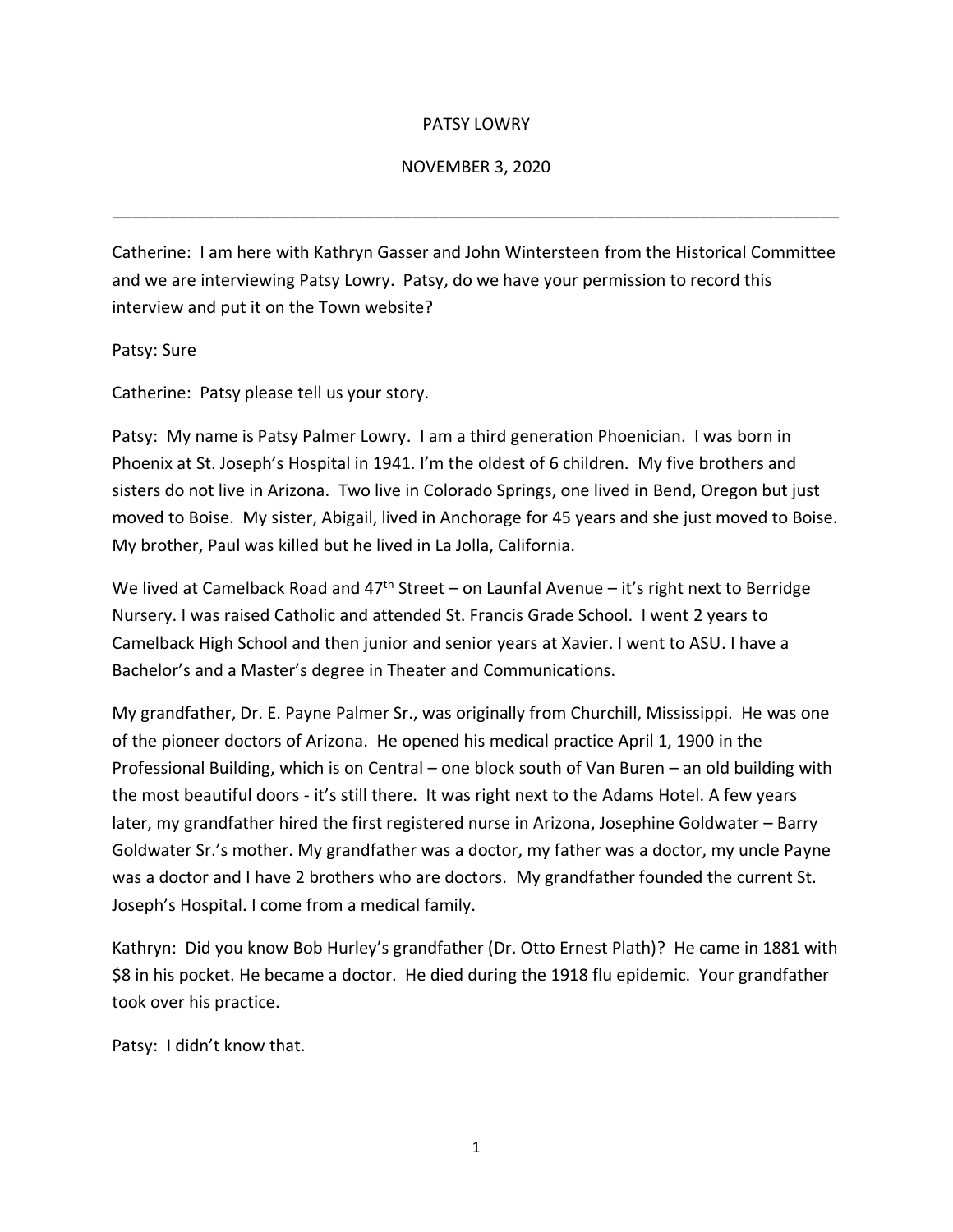Patsy: I don't know why my grandfather came to Arizona, but I know why my grandmother, Bertha Shantz Palmer, came to Phoenix. She was from Dayton, Ohio. Her brother had tuberculosis. This was the reason most people came here. She met my grandfather here and married him in the early 1900s. They were named "Citizens of the Century" for the State of Arizona in 1976. The only people to ever receive that designation. We went to a celebration at the top of the First National Bank building across from the Security Towers. Margaret Hance was mayor and she gave my grandmother a proclamation and a flag that flew over the capital that day. I always wanted to win an award so in the year 2000, I was named "Entrepreneur of the Year" by the YWCA.

My father, Dr. Paul Palmer, was born at St. Joseph's Hospital in 1911, my uncle Payne in 1910 and Barry Goldwater in 1909. All three were Sons of the Territory as Arizona became a state in 1912. I grew up with the Goldwater family. I'm telling you this because we have 5 generations of Goldwater's and Ed did the Goldwater Memorial Park in Paradise Valley. Since 1900, we have been closely connected to the Goldwater family.

When I was growing up, my father was a Navy doctor in WWII. His ship was torpedoed, and he came back weighing 88 pounds and never really recovered. He practiced medicine first at the downtown Professional Building and then at the Park Central Medical Building with my uncle Payne. My father wasn't well from the War, and they didn't have any help in 1944. After a year - I was 5 and my brother Paul was 4 - my father bought a 50cent tennis book – he had never played tennis – and he started teaching us to play tennis at the Phoenix Country Club. We had to play all of the time – before school, after school, all weekend. I did nothing my entire childhood but play tennis. I was the State Women's Champion at the age of 12. We all played tennis. Four of us siblings became champions. I had a good friend, Gary Herberger who attended Judson School which was an all-boys school in Paradise Valley in the 50s. I was at Xavier. Gary was 3 years older than me. Gary was going to play in the Judson Boys Doubles Tournament with my brother Paul. My brother got sick, so I ended up playing with Gary. I am the only female to have ever won the Judson Boys Doubles Tournament. Judd Herberger always asks me to tell that story.

When I was a teenager, they built John Gardiner's Tennis Ranch and I played tennis there. I met John Ireland and Joanne Dru. John Gardiner was excited to meet me because I was a Palmer. I grew up playing tennis there and at the Phoenix Country Club.

Catherine: Did you know Liz Clendenen? She had a tennis club on the corner of Tatum and Double Tree?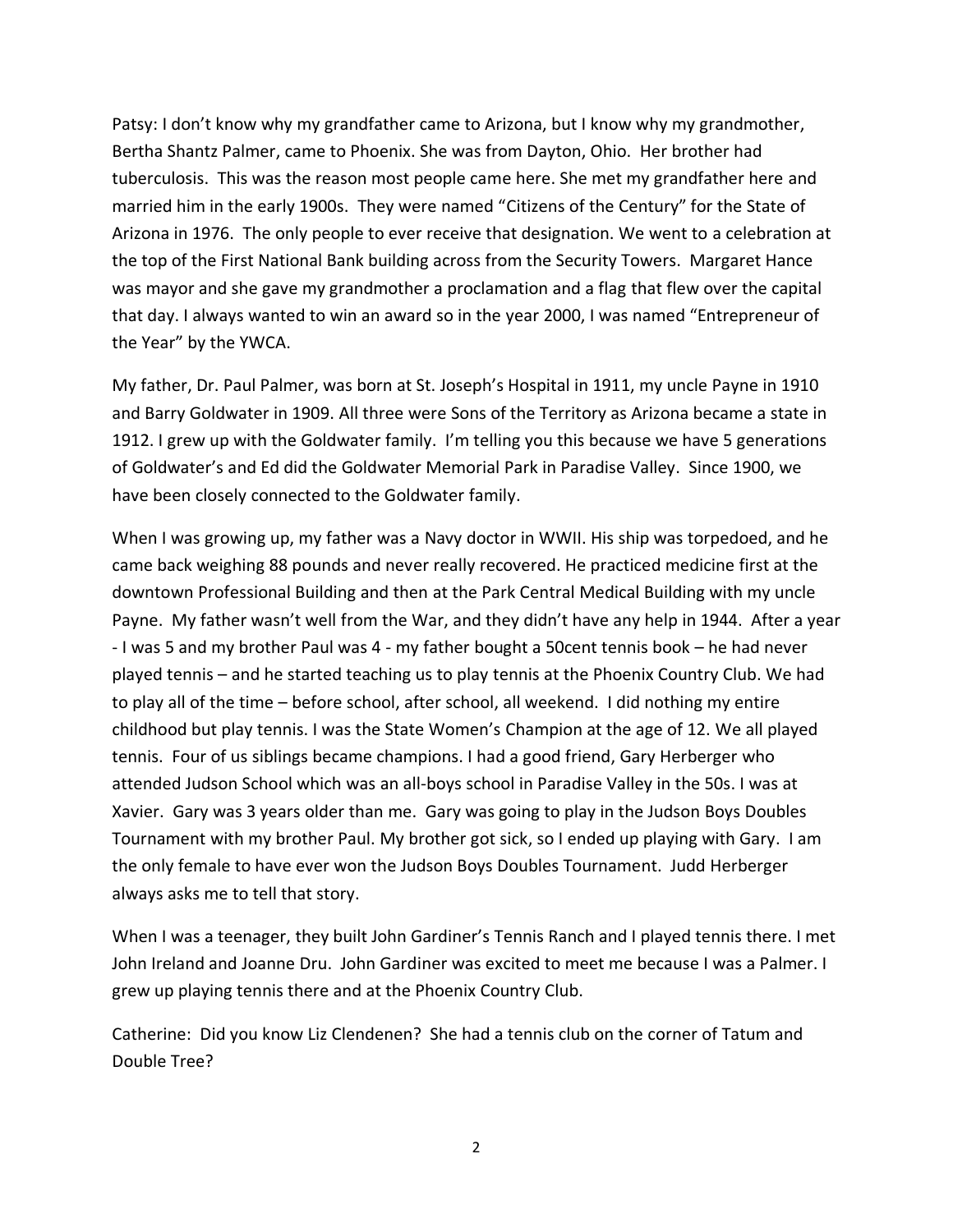Patsy: Yes, my mother loaned her the money to build the tennis club. Liz came from St. Louis We were both tennis players.

Kathryn: She had a sister that was going to play Billie Jean King.

Patsy: She beat Billie Jean King. My sister Victoria also beat Billie Jean King.

Catherine: Did you know Ann Marie Robbs?

Patsy: Yes, we called each other "retreads." We played doubles at the Paradise Valley Country Club. We were very good friends.

Catherine: How did you meet Ed?

Patsy: The year before I was married, I lived in Madrid, Spain for one year where I went to the University. When I was there, I thought I was very sophisticated, and I went around with all of the movie stars and the jetsetters. When I came back, I hadn't graduated from ASU. I was in a sorority, Delta Gamma. I didn't want to go to sorority meetings on Monday nights because I was too sophisticated. I wasn't allowed to, but I took a class on Monday nights. There was this woman in class, she wasn't a student at ASU, she just took this one class. She asked if I wanted to come to dinner. Her husband owned Barrow's Furniture Store. Their names were Jane and Don Kauffman. There was a big Barrows Furniture Store on 24<sup>th</sup> Street and Camelback. This woman said to me, "My husband went to Stanford and he has a friend who went to Stanford and he just bought some furniture and I have to have him over to dinner and I don't know him. Would you take potluck?"

That is where I met Ed. At the time, I had a boyfriend who lived in Chicago. This was a great draw back because I was an Arizona girl. Unlike my 5 brothers and sisters, I wanted to marry someone who loved Arizona and lived in Arizona. Ed lived in Paradise Valley. I knew on our first date that I was going to marry him. Six weeks later we were married - February 1963. Ed is 10 years older than I am – he was 9 years younger than my mother. I moved from  $47<sup>th</sup>$  Street and Camelback to Royal Palm and 54<sup>th</sup> Street and living in Paradise Valley. We have been married 57 ½ years.

Catherine: Do you have any children?

Patsy: We have two children. Our daughter, Rachel, and her family live in this beautiful suburb of Milwaukee called Mequon, Wisconsin. It's an old Indian name. You would think that Norman Rockwell designed the houses and laid out the streets. Rachel and her husband have two children, Kelley 18 and Butchie 17. Butchie was born at St. Joe's in 2003. Our 56-year-old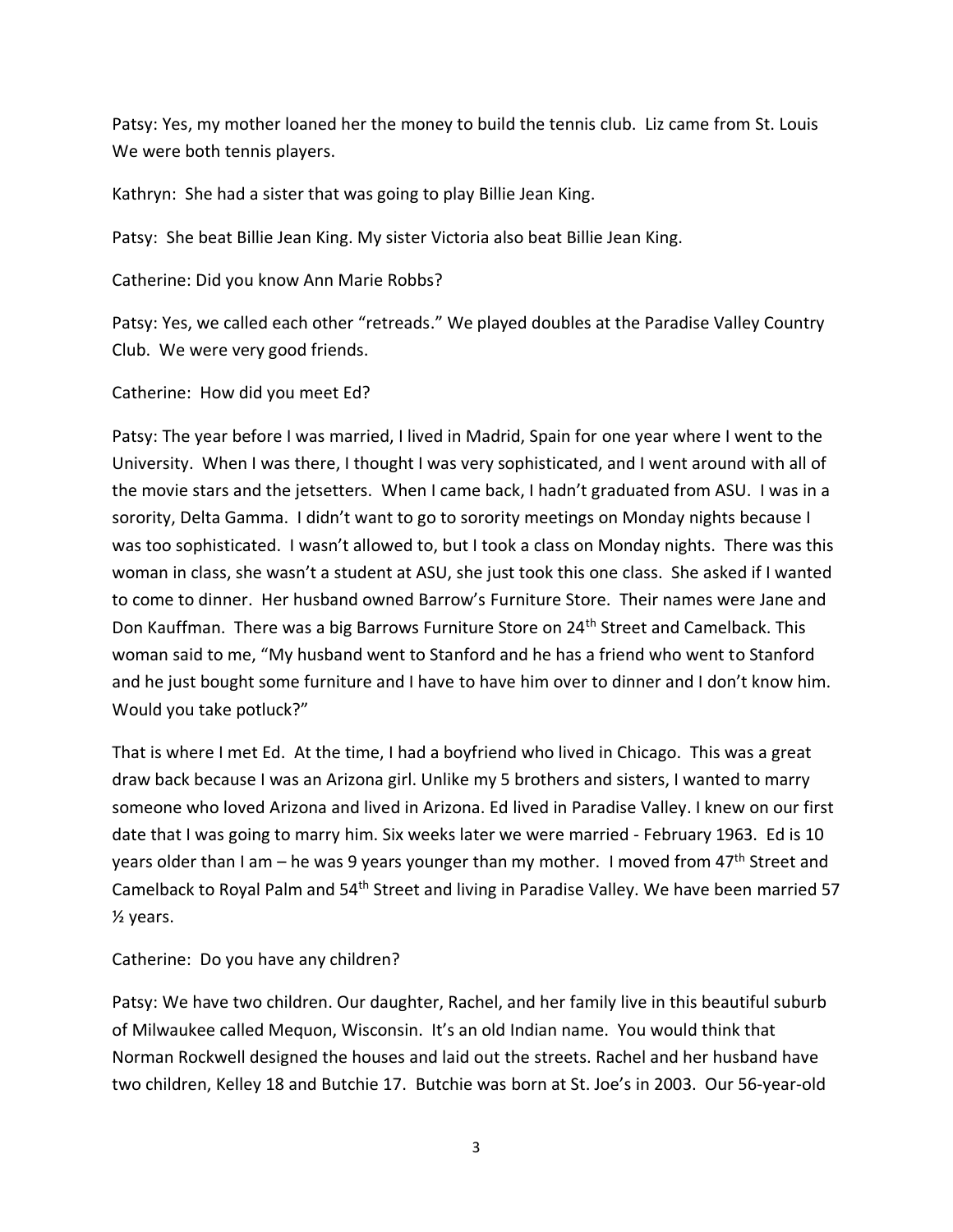son, Ace, is a pilot for United Airlines. Ace was a nickname he personally acquired at a large family gathering. We are all athletic and very coordinated. When Ace was 1 $\frac{1}{2}$ , my brother, Butch, had this big blown up beach ball and he positioned our son with his arms exactly the width of the ball. He stood right in front of him and he rolled the ball to him. We thought it was a physical impossible for him to catch it and he did, so my brother said, "What an ace!" That's how he got his name. He lives in Aurora, Colorado – convenient to the airport.

Catherine: Since you were married, have you always lived in Paradise Valley?

Patsy: Ed's house on Royal Palms was built by Alfred Anderson. We lived in that house for 14 years. Then we bought 5 acres and had our current house built by Von Dix, who was building Echo Canyon at the time. This is the second house in Paradise Valley that we've lived in. We have lived here for 43 years. Though Ed's a lawyer, he is very artistic. He designed our house. Every day I look out at Mummy Mountain, Camelback Mountain and the McDowell's. I love our beautiful home.

We moved to Washington DC in 1969 where Ed was the Assistant Legislative Council for the Department of Interior under Hickel when Nixon was President. Ed was going to save the rivers and the cities – pollution – in the Interior Department but it didn't turn out as we hoped so we were just there for a year We lived in McLean, Virginia. I loved being there. Fortunately, we leased our house on Royal Palm and were able to return home.

Catherine: Did you work outside of the home?

Patsy: Before we went to Washington DC, I was teaching Speech and Drama at Judson School in Paradise Valley. When we lived in Washington DC, I began tie-dying fabrics so when we returned, Judson gave me my job back and I taught Speech, Drama and Art.

I am very connected to the Wick family. I met Billie Jo Herberger September 1, 1970 when we came back from Washington DC. She had just started teaching P.E. and cheerleading at Judson. Her name was Billie Jo Donovan. She lived on Mockingbird in Paradise Valley. On my way home, I would often go from Judson to Billie Jo's house. We have been best friends for 50 years. We love Barbara Wick. We were her favorite teachers. She is such a wonderful woman. I went to Barbara and Henry's wedding at a church on Lincoln. A lot of students from around the country and world came to our house and I still keep in touch with 5 or 6 consistently for the past 45 years. You have never met someone more in love with Judson School than Barbara. Henry Wick started and owned Judson School. Barbara was meant to marry Henry and live at Judson School. She has 100s of children. I think of all of the people I know that have a big heart, hers is the biggest.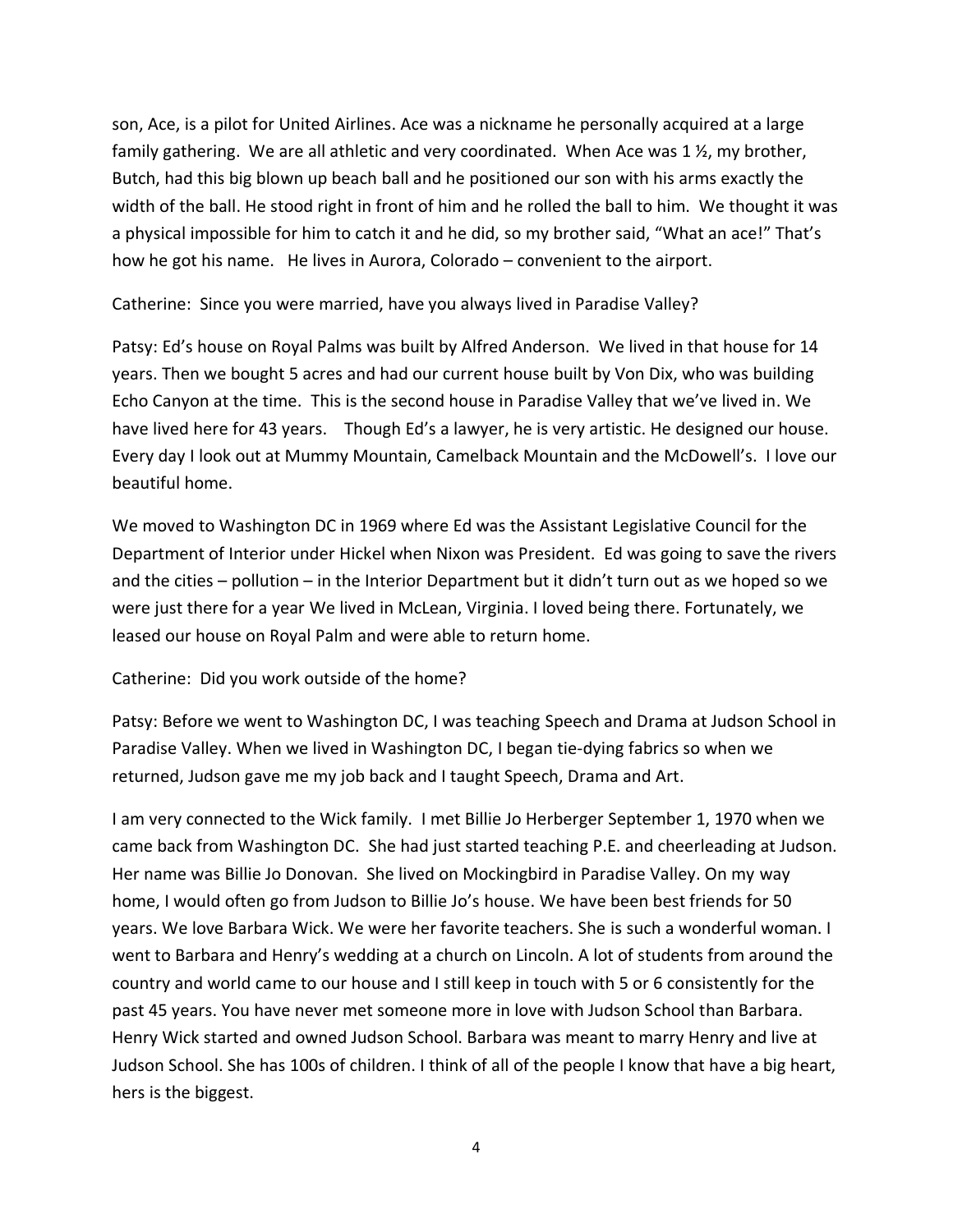## Catherine: How did Ed become mayor?

Patsy: Ed was at Costco – I think at the time it was Price Club – and he ran into Oscar Butt. Oscar Butt was the Town Manager. Oscar said to Ed, "You know Ed, you should run for Town Council." This was 3 weeks before the election. Ed ran for Town Council. We splurged and spent, I think, a total of \$250 on flyers. It was very surprising to me when I heard recently about the thousands of dollars people have spent running for Town Council. This was in 1998. Ed attended a few meetings. We had no idea if he was going to win. Three weeks later, he won by a landslide. They called him "Landslide Lowry." That night they elected him mayor. The old Council was voted out, including the former mayor, Marvin Davis. The thing that was amazing was that I had a dinner party and you would think people involved in the Town, running for Town Council, would know each other. No one knew anyone. We had 14 or 16 name tags! It was amazing. That is how we met Ed Winkler. Many of them were on Ed's Council for 6 years. Ed became mayor, Ron Clarke became mayor. Ed, Ed Winkler and Ron Clarke have remained best friends among many other wonderful people involved in the Town. Ed totally dedicated himself to improving Paradise Valley.

I can remember our friend, Sally Brophy Nejafi, invited us to a dance at the Heard Museum a few years ago. We met a couple at our table, and they said, "Ed Lowry, oh my God!" like he was the king. They said, "When our son was an Eagle Scout, you handed him his badge." He went to the schools when they wrote essays to hear the winning essay. He did everything he could for the Town and continues to do so.

Catherine: Did you serve on any Town committees?

Patsy: No, I just supported the mayor.

Ed: She knew everything that was going on in the Town because she would have to listen to me.

Patsy: I was the Town of Paradise Valley Artist of the Year in 2000. One of my flower paintings is hanging in the Town Hall. It was hanging near the manager's office.

Kathryn: They changed the entrance to Town Hall. Because of Covid 19, we haven't been in Town Hall since our February 2020 Historical Meeting.

Ed: The changes they made to the Town Hall – rearranging the mail office and the other things they really did a nice job. There's a lobby so you have a sense of being in a public building, not just a little post office.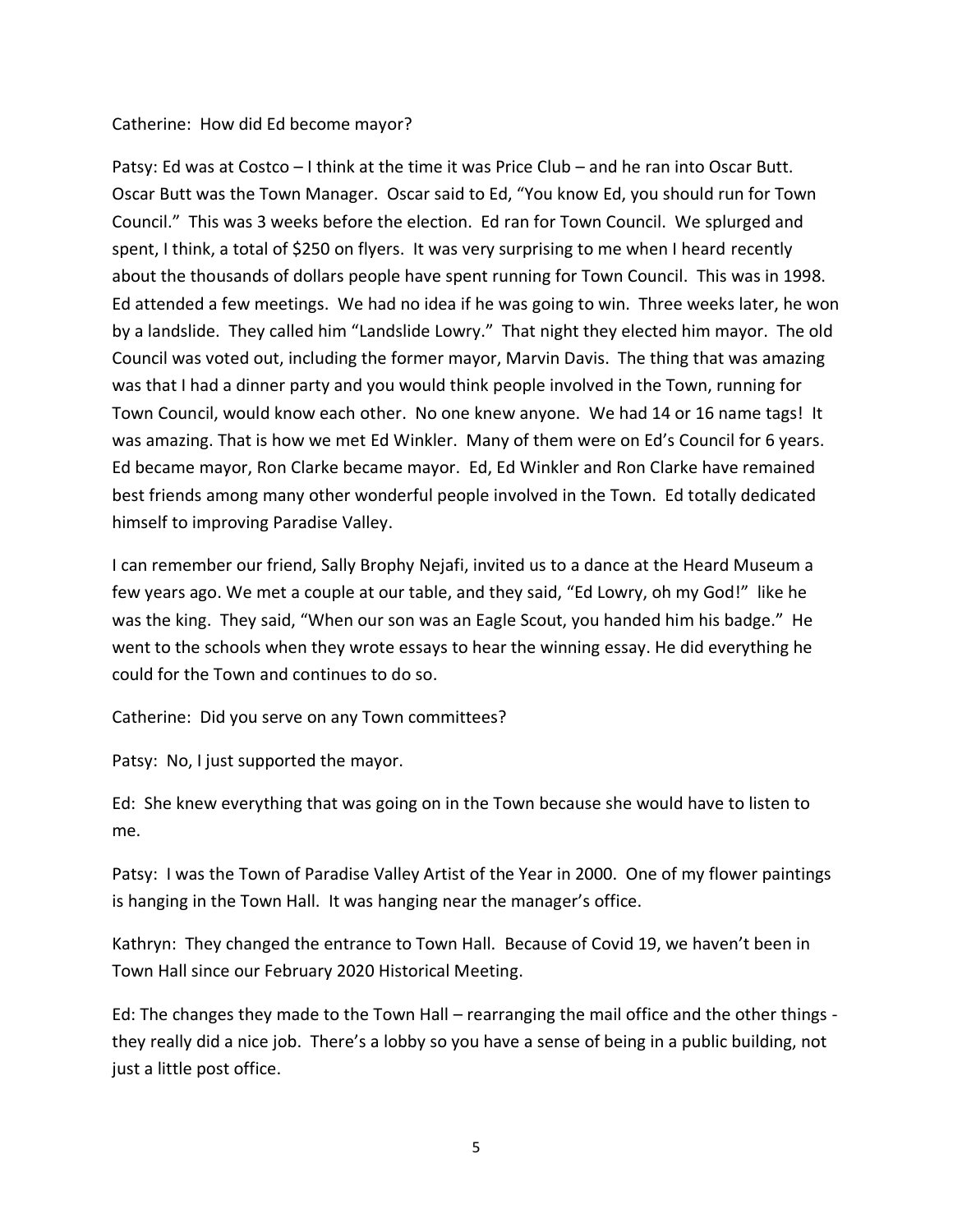Patsy: Both of us were artists of the year.

Catherine: Can you tell us about the Goldwater Dedication and who had the idea?

Patsy: The idea of buying the property for the Goldwater Memorial came when Ed remembered a property purchase he negotiated for the Heard Museum. Ed has been on the board of the Heard Museum for over 60 years and in the 1970s he was president. Sandra O'Connor was also on the board and president. Ed went to Stanford law school with John and Sandra O'Connor. When I got married, I met John and Sandra. I was 21 and I was going around with Mr. and Mrs. O'Connor – more my parents age but anyway, I met John and Sandra right away. The Heard Museum was a really nice old Spanish house. There were 5 acres to the north. The Kauffman's, the people who introduced us to each other, had owned the 5 acres. They sold it, but Ed thought this would be a wonderful thing for the Heard to have this acreage and room to grow. Ed called Don Kauffman - they have a daughter named Patsy - and asked if Don would get him in touch with the new owners of the 5 acres on Central. The Phoenix Towers was just built right next to these 5 acres. Don said yes and now Ed had an introduction to the new owner who said, "You know we are really not that interested in selling but if we did sell, I wouldn't sell unless I could go to lunch with Barry Goldwater." Well this was perfect because as I said, we had all of these connections wrapped around each other. Barry said of course and Ed set up a luncheon. Ed negotiated the sale and the Heard Museum purchased the land. I think it sold for \$750,000 but you have to check with Ed.

It is my feeling, that when Ed became mayor, one of the first things he did was have the Town purchase the lot on the northeast corner of Lincoln and Tatum that was for sale. In today's world it was quite inexpensive – I think it was \$100 or \$200 thousand though you'll have to ask Ed.

Patsy: For 2 years, Ed had no idea what he was going to do with the lot. In 2000, we went to a party and Mike Goldwater was there. When Ed went to Stanford, he had a summer job at the Orme School – Orme Ranch – up in Mayer – as head of Boys Camp. This was in the early 50s. He had all of these campers and Mike Goldwater was one of his campers. Of course, we've known the Goldwater's. They are like family. Ed asked Mike if there was a bronze statue of his father in the state. Mike said no. Ed then asked, "How would you like to have a statue of your father?"

(Ed Lowry joined our interview and told his story about the Goldwater Memorial)

Ed Lowry: When I was the mayor, one of the things we had to try to figure out was what to do about the corner of Lincoln and Tatum. Then it was zoned for a single-family residence.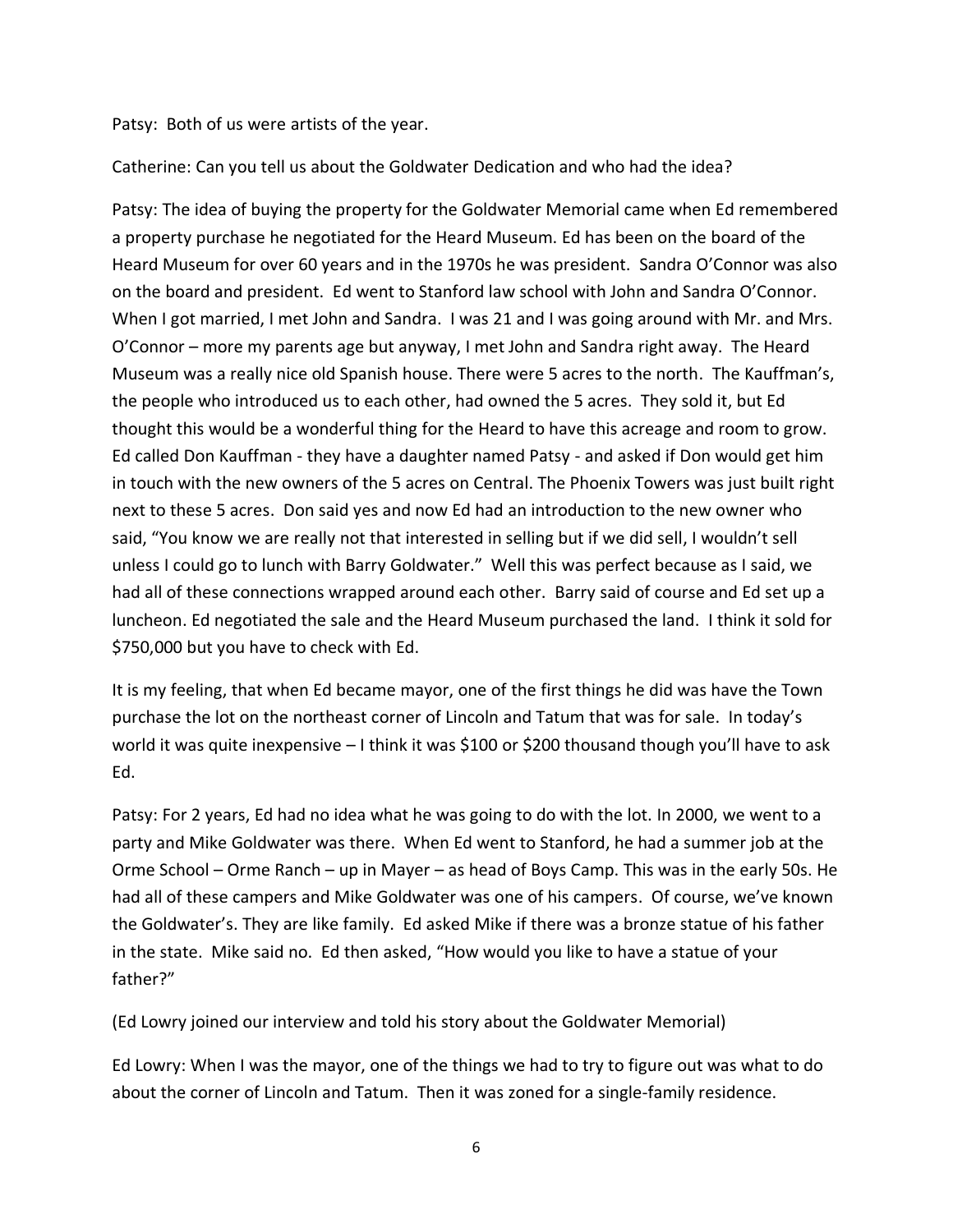Because that corner has a huge amount of traffic, we didn't think it would be a good idea to have a bank, a drive through Wendy's or anything there because it would be a traffic hazard. We were puzzling about what to do with that property. Thanks to Andrew Miller, the Town Attorney, he got to know the people who owned that lot. We started talking to them about maybe having the Town buy it. It was one of those things that was a fabulous viewpoint but not very good for traffic. It had certain dollar disadvantages. The result was the Town ended up buying it though we didn't have a serious plan about what to do with it. I can't remember how much the Town paid for it. It was like a hundred thousand or something. It's a little over an acre - 1.3 or something. Now we owned it, but the question was now what do we do with it?

Ed: We had several great acquisitions that we engineered while I was around and one of them was to buy that property from Rural Metro on Tatum. We could then have a Mutual Agreement with the City of Phoenix and we could present them with a beautiful new fire station in an area they were covering because west of there is Phoenix. It was a win win.

Ed: I'm on the State's Uniform Laws Commission and we had a meeting of the commissioners at the State Capital about that time and I parked by the plaza. I thought this was great. I wanted to see the statue of Barry which I knew had been placed at the park out in front of the capital. So, I'm wondering around and no Barry. I looked and looked and looked. Within a week, we were at some function and my friend Michael Goldwater, Barry's youngest son, was there. I said to Michael, "What's the story? I thought they had a statue of your dad out there at the capital". He said, "Oh, it's a terrible story. I don't want to talk about it." I said, "You've got to tell me. I've got to know what's happened there." It turns out the state, after Barry passed away, decided that they should have a statue of Barry at that memorial – Wesley Bolin Plaza. Whoever was in charge of that program went out and signed a contract with a guy named Dave McGary who did beautiful bronzes, but they had colors mixed into the bronze and the family didn't want anything like that. They thought for a major political figure you don't do Disneyland colors. It wasn't fair to say it was "Disneyland" colors, but it was not appropriate for the subject matter. Anyway, I said, "Mike, the Town just bought this corner lot on Tatum and Lincoln and it faces right there where your parents used to live." Barry Sr had lived up on Hogahn and the statue would face Barry's house which is now the Hobbs house. "Would the family mind if we looked at putting a statue of your dad there?" Mike said he had to check with his brothers and sisters. He would get to me in about a week or two. About 3 days later, he called back to say "YES." The family immediately jumped on board. We had their blessing, which we had to have. And they were thrilled there wasn't going to be color bronze. I said to Mike, "We are going to have to have a sculptor for the statue, right? Who did your dad like, western artist?" Mike said, "Oh Joe Beeler was a big buddy and a friend." He had met Joe at some cowboy art shows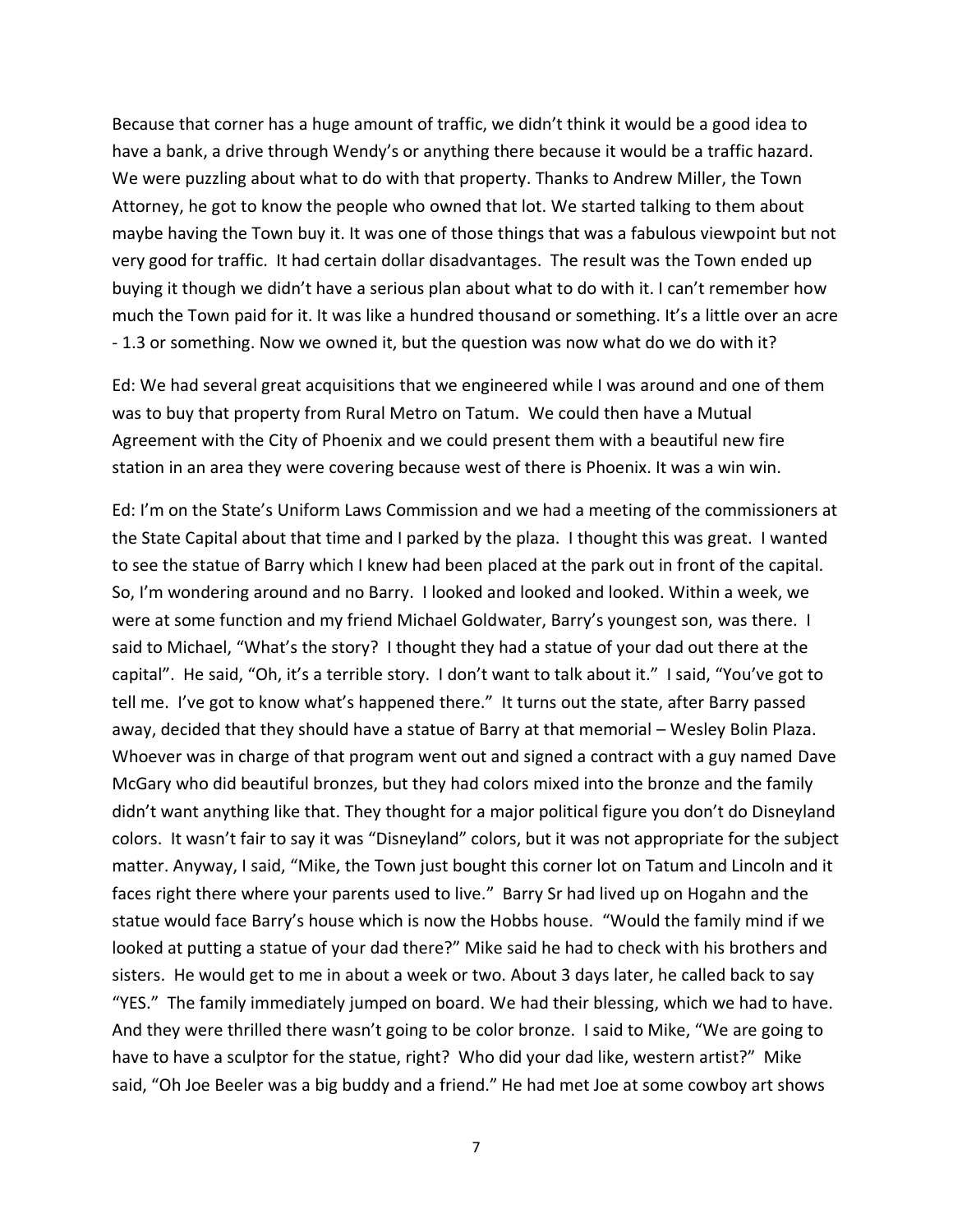over the years. I called him up and explained what we were doing and if he would like us to consider him doing this. He said, "Well I want to see where the site is first." I got most of the Council to come down to this corner lot, which was just barren sunbaked real estate, on a Wednesday afternoon in July. It was 109 degrees. He took one look and said, "this will be perfect." I got Andrew to write up a contract. He said, "I don't want any kind of contract." I said that we had to have that because it's government procurement. He said, "well I don't like that." I said, "What happened?" He didn't tell me then, but I found out later that he was asked by the city of Sedona to do a statue for them in downtown Sedona. There is one traffic light in beautiful downtown Sedona and there is a major crosswalk. He went to work with 3 or 4 other people on the Council that had asked him to work up a design for a statue. He was well into it and then some other people on the Council said wait a minute. We haven't had a procurement procedure – state procurement code – there is some kind of stuff that you have to do and blah blah blah. It got to be a huge controversy and Joe finally said, "well thanks. I appreciate the honor, but I don't think I want to do that." Then it was well known – so they had a contest and there were 3 finalists for the statue in the middle of beautiful downtown Sedona – there was this one fellow that was ultra-modern and it was just a big block of granite with a big block of bronze – "Men to match my mountains". That was okay. The second finalist was a great big swirly blob of bronze that went off to infinity in the sky, it was a vortex. The third finalist was just an old cowboy. It was a perfect fit. It was the cowboys that settled the Verde Valley. The sculptor went to work on the statue for the city. Whatever the legal hurdles were, they were successfully accomplished. One thing they wondered about was whether Joe would feel badly about not doing the statue for Sedona and he said, "Oh no, that's not a problem." Nobody knew until it was done that, he used a model for the cowboy and guess who the model was - Joe Beeler. Next time you go to Sedona, go to the center of town and there is this beautiful bronze statue – 89A and 179. The council members who blew the job that would have been done by Joe got Joe Beeler!

Ed: The next challenge was now we had this great world-famous sculpture, got this killer location, how are we going to dedicate this thing. I called Sandra O'Connor, who lives in the Town, and told her what we were doing and that we would really love to have her be the speaker and do the dedication. She was delighted to do it and was very much on board. Now we had to have the secret service involved in order to protect her.

Catherine: Ron Clarke in his interview talked about getting the fly over.

Ed: Ron Clarke was on the Council at the time. The tradition was Luke Airforce Base had an advisory group for the air force squadron – 57th Fighter Interceptor Squadron. Ron knew the people out there*,* so I asked him to look into a plane to fly by. Well you can't do that so easily –